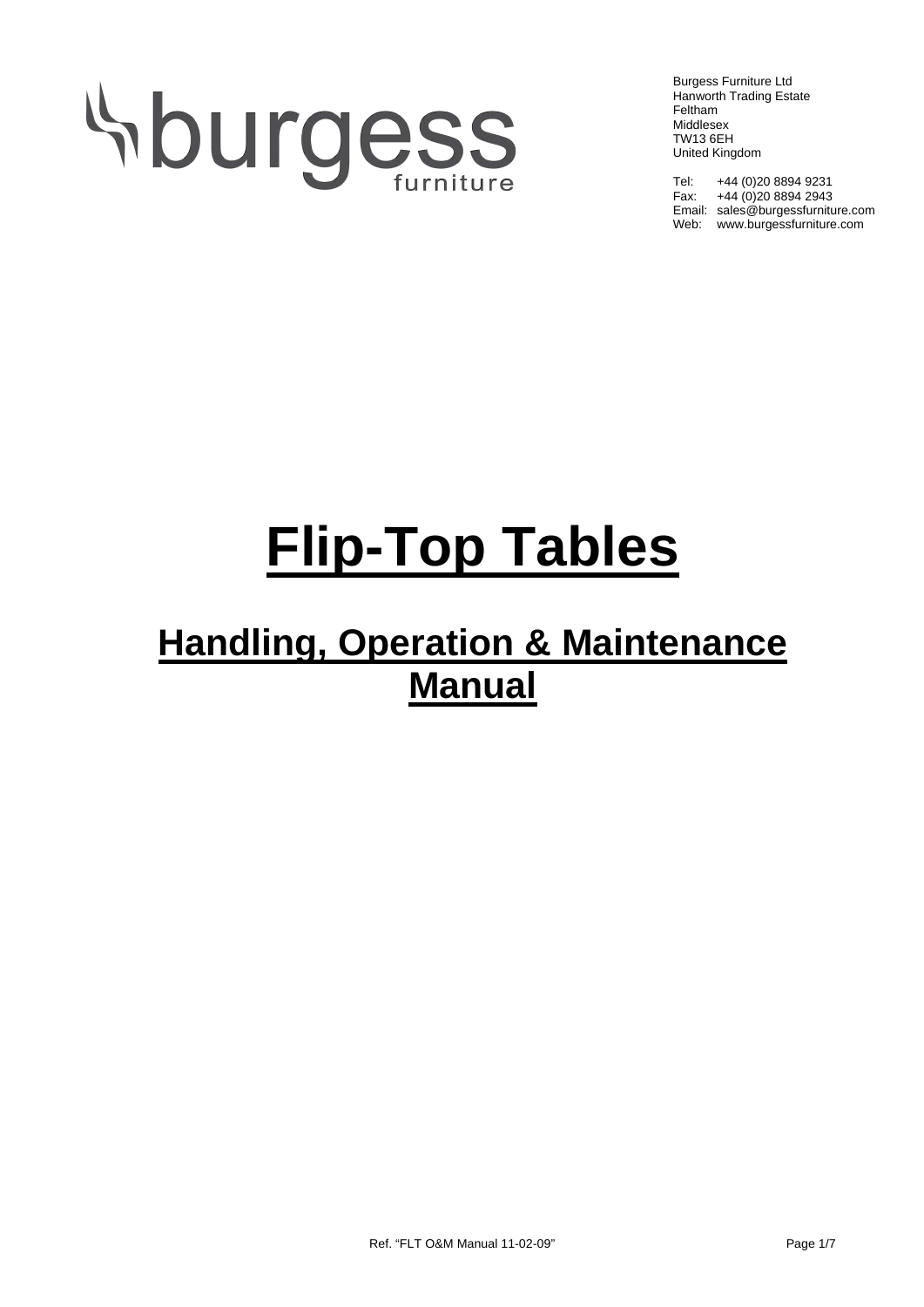#### **CONTENTS**

| <b>SECTION</b><br><b>Section 1- Introduction</b> |                          | <b>PAGE</b> |
|--------------------------------------------------|--------------------------|-------------|
|                                                  |                          | 3           |
| 1.1                                              | <b>About This Manual</b> | 3           |
| 1.2                                              | Health & Safety (UK)     | 3           |
| Section 2 - Handling, Storage & Operation        |                          | 4           |
| 2.1                                              | Handling                 | 4           |
| $2.2^{\circ}$                                    | Storage                  | 4           |
| 2.3                                              | Operation                | 5           |
| Section 3 - Maintenance & Repair                 |                          | 6           |
| 3.1                                              | General                  | 6           |
| 3.2                                              | Maintenance Schedule     | 6           |
| 3.3                                              | Cleaning                 | 6           |
| 3.4                                              | Inspection & Repair      | 6           |
| 3.5                                              | Lubrication              | 7           |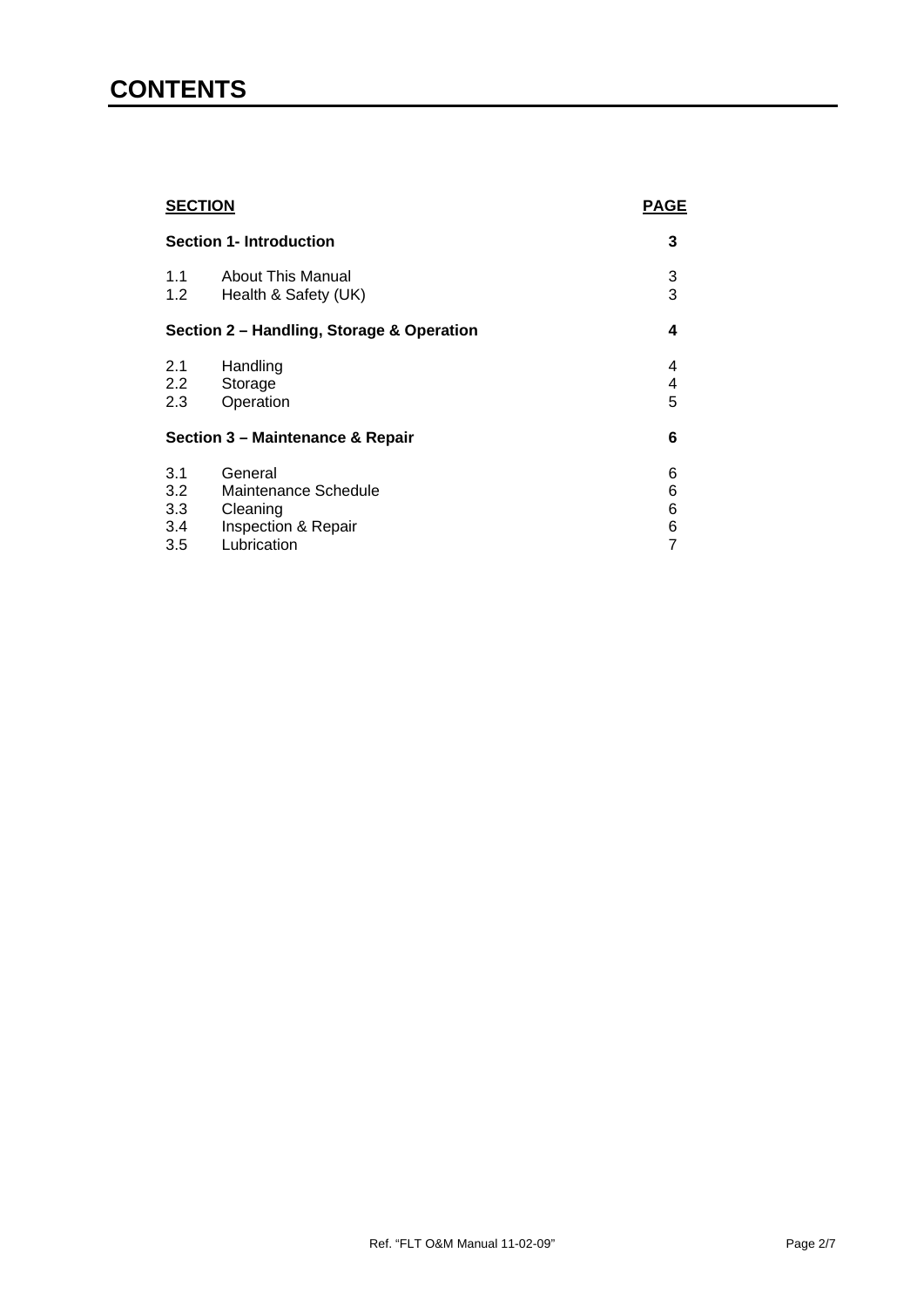#### **1.1 About This Manual**

- 1.1.1 This manual is intended for the instruction and guidance of personnel charged with the handling, operation and maintenance of Burgess Flip-Top tables.
- 1.1.2 The procedures given in this must be read and understood by all relevant personnel.
- 1.1.3 Some procedures given should only be carried out by relevant specialists. This will be flagged where appropriate.
- 1.1.4 All relevant diagrams are to be found within this manual.
- 1.1.5 Burgess Furniture cannot be held liable for any loss, damage or injury resulting from failure to follow the procedures given.

#### **1.2 Health & Safety (UK)**

- 1.2.1 It is the Employers duty under the Health & Safety at Work Act 1974 to ensure all operational staff are aware of manual handling recommendations under the Manual Handling Operations Regulations 1992 (SI 1992 No. 2793).
- 1.2.2 Assessment should address itself to (a) task, (b) load, (c) working environment, and (d) individual capability.
- 1.2.3 Please refer to relevant brochure for individual weights or contact Burgess Furniture Ltd.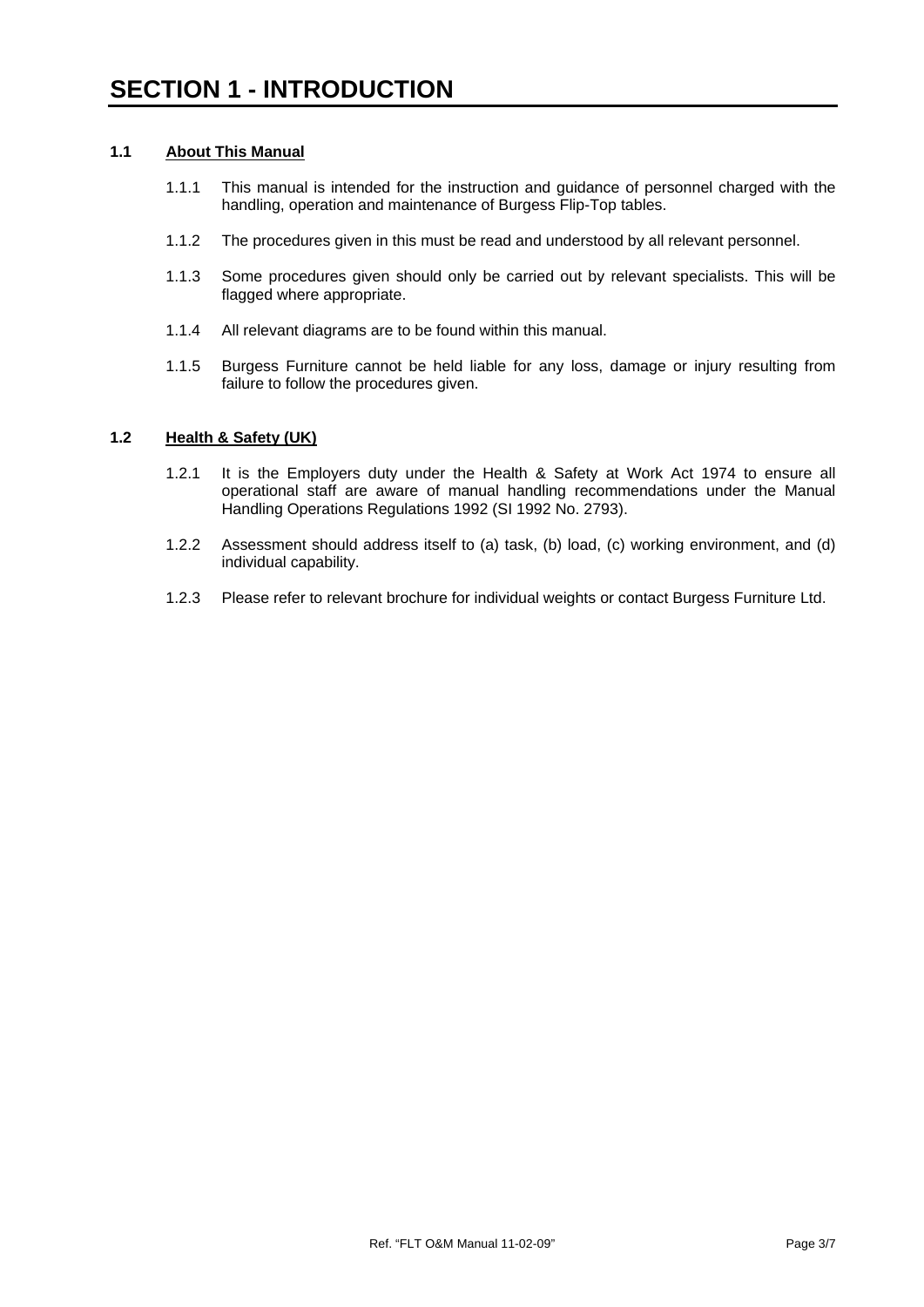#### **2.1 Handling**

- 2.1.1 As standard Flip-Top tables are fitted with castors enabling the tables to be wheeled around on smooth or carpeted floors. If the optional glides are fitted in place of castors, the tables may be slid across carpeted floors; it is not recommended, however, that tables with glides are slid across smooth finished floors (wood or tile) as it cannot be guaranteed that the glides will not mark the floor surface.
- 2.1.2 Where possible the tables should be moved as described above. However, if it necessary to lift the tables it is recommended that this should be done by two personnel.



- **The tables SHOULD NOT be lifted a single person, particularly by the centre stretcher.**
- 2.1.3 Always use the correct Manual Handling lifting technique legs bent, back straight, head up.
	- **If the individual feels the task is too much for them alone they should seek assistance rather than risk injury and / or damaging the table.**
- **2.2 Storage**
	- **Unless specified, Burgess products are not intended for outside use and must not be stored in sunlight, rain, dew, or salt air.**
	- 2.2.1



For storage Flip-Top tables should have their tops folded upright, and be stored "front-to-front" and "back-to-back" as shown to minimise storage space requirements

Continued >>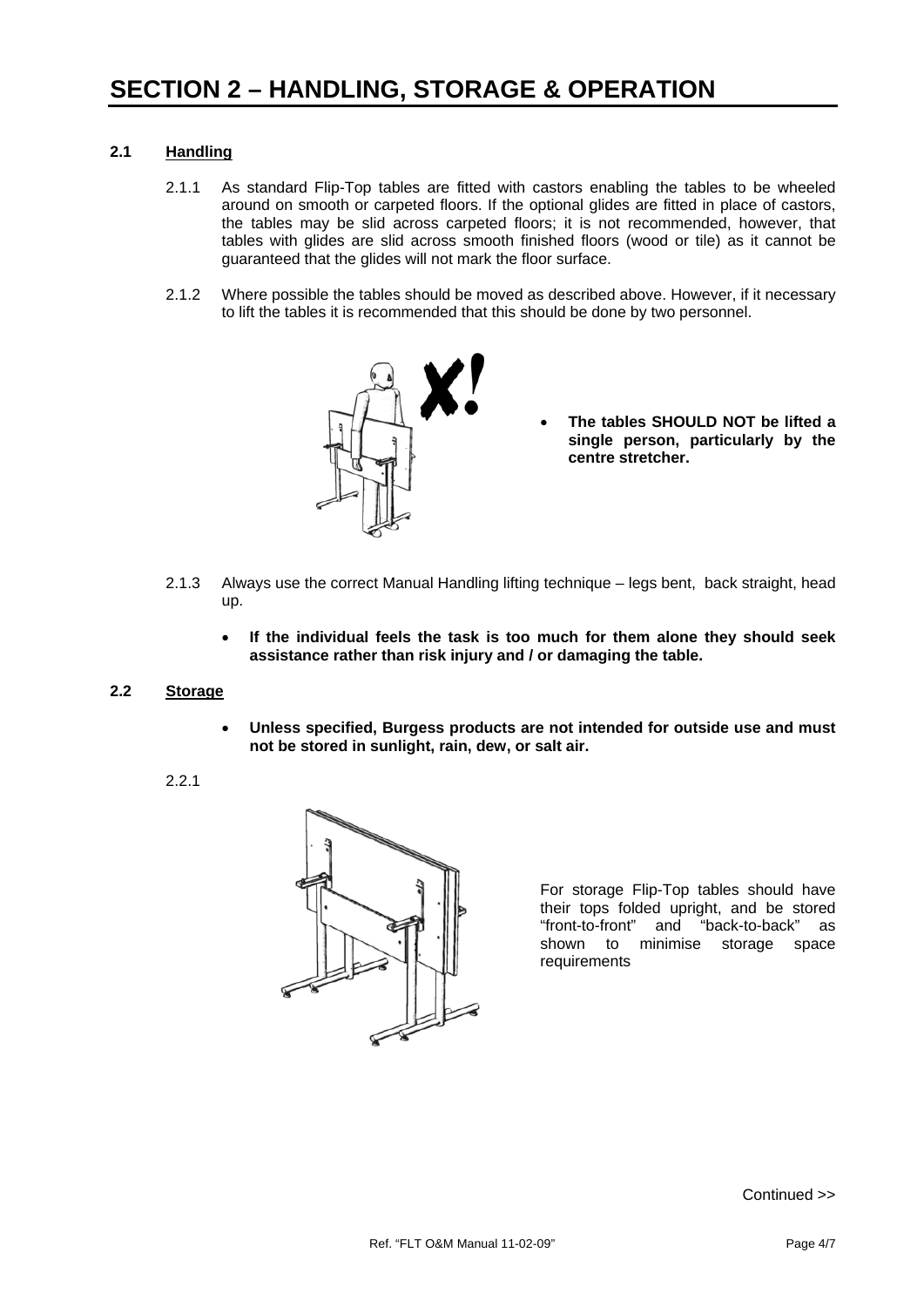#### **2.3 Operation**

- 2.3.1 Observing the handling instructions (see 2.1 Handling) position the table where required.
- 2.3.2 Lower the top to rest on the underframe.
	- **DO NOT place hands or fingers in the hinge assembly or drop the top!**



2.3.3



Tighten the handwheel at either end of the baseframe to secure the top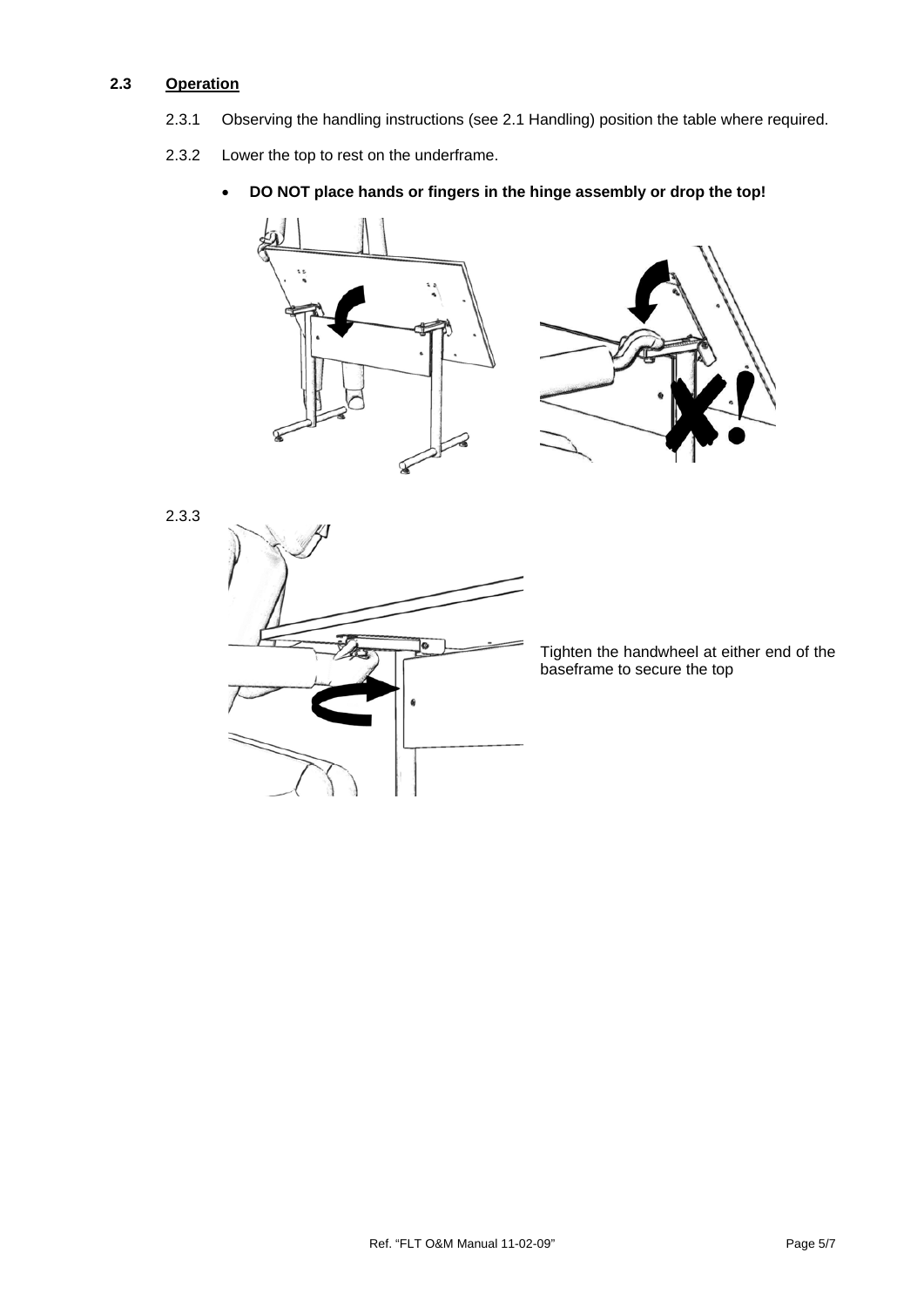#### **3.1 General**

- 3.1.1 All Burgess products are designed to give a long, trouble free working life with the minimum of maintenance and as such there are no user- serviceable parts. However, there is still a requirement for the operator to carrying out simple periodic inspection and maintenance as detailed below.
- 3.1.2 The maintenance procedures given should be carried out with the table unfolded and ready for use. (See Section 2 – Handling, Storage & Operation.)
- 3.1.3 Light damage as outlined below may be repaired by (or by agents of) the operator. More severe damage should be referred to Burgess Furniture Ltd.

#### **3.2 Maintenance Schedule**

3.2.1 The following maintenance procedures should be carried out at least every 3 months under normal operating conditions, or every 1 month under severe contract conditions.

#### **3.3 Cleaning**

3.3.1 Table underframes should be cleaned using a damp cloth and, where necessary, a mild soap cleaning agent.

#### • **Abrasive scourers should not be used.**

- 3.3.2 High Pressure Laminate & Real Wood Laminate tops should be cleaned using a damp cloth and a mild detergent, then dried with a soft lint-free cloth. Do not use any form of furniture polish on laminate table tops as this will result in smearing.
	- **DO NOT use bleach or any other caustic / solvent based cleaner as permanent damage to the top will result.**

#### **3.4 Inspection & Repair**

- **Inspections must be carried out by a competent person. All defective tables must be immediately removed from service. Repairs must only be carried out by competent personnel.**
- **Referring to Section 2 Handling, Storage & Operation:**
- 3.4.1 Operate the flip top mechanism and check that all moving parts are free from damage and function smoothly.
- 3.4.2 Inspect the handwheel locking mechanism on the baseframe, ensuring that it securely retains the top when tightened.
- 3.4.3 Inspect the screws retaining the stretcher between the two uprights on the baseframe, ensuring that they are secure.
- 3.4.4 Inspect the castors / glides fitted to the underside of the leg frame foot rail. There should be one at each end, totalling 4. Any missing or damaged castors / glides should be replaced.
- 3.4.5 **High Pressure Laminate tops with hardwood lipping:** Light scratches and / or dents to the lipping may be repaired by rubbing down and re-staining. Scratches to the laminate itself can be improved using a colour matched filler, but it will be impossible to match the grain pattern.